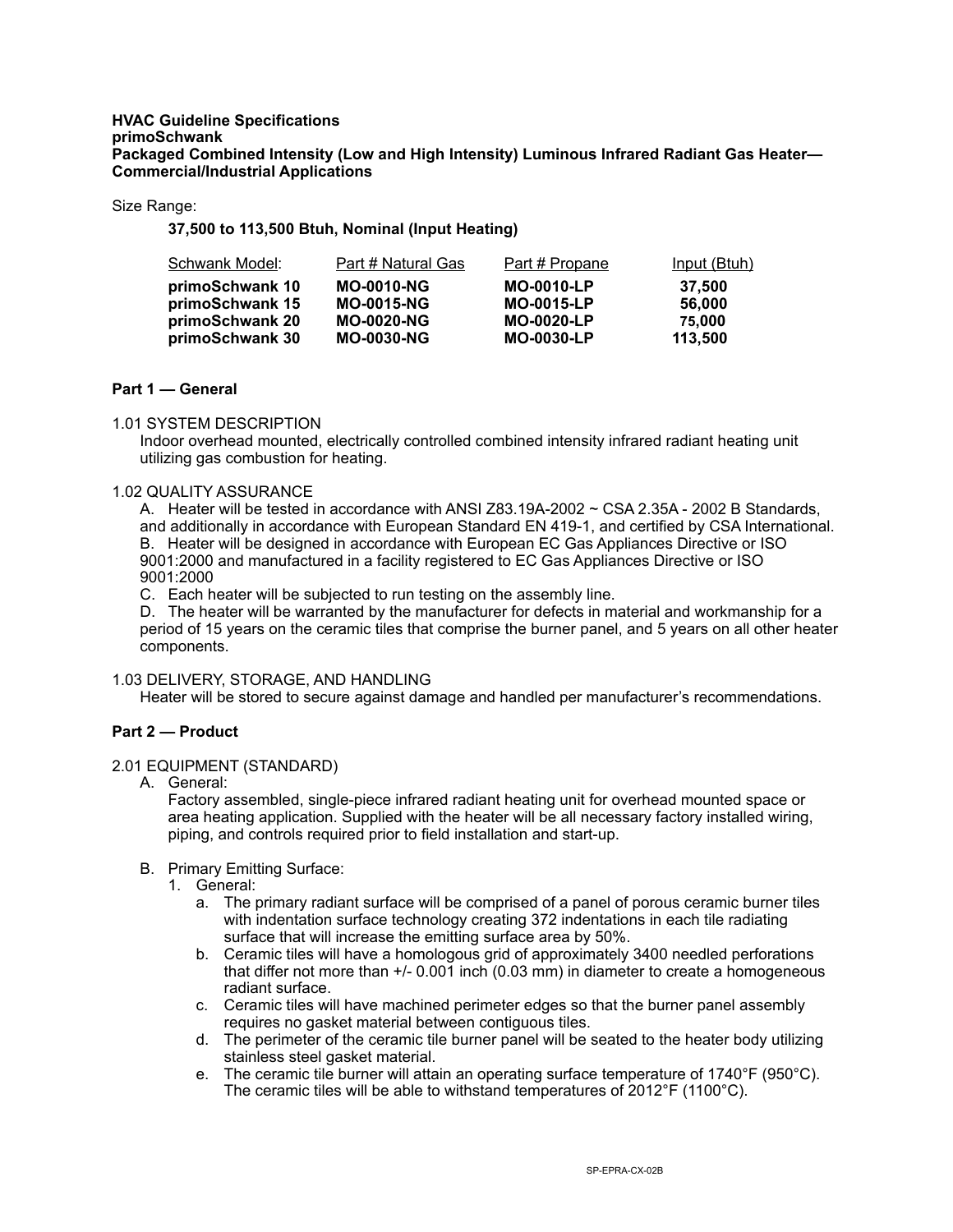f. The ceramic tiles will have an inner porosity of 44% or more to ensure sufficient thermal insulation between radiant burner surface and mixing chamber

# C. **Secondary Emitting Surface**

# 1. General:

A secondary radiant surface will be created by a reflector housing, closed in two dimensions to be in contact with the continuous stream of flue gases

- a. Heater body and reflectors will be designed and assembled to a continuous one piece unit without gaps.
- b. Exhaust gases will heat the interior reflector surfaces to a temperature of 930°F (500°C) so as to emit low intensity infrared radiant heat (dark radiator)
- c. Heater reflectors will be constructed of high grade steel clad with cold-bonded polished aluminum layer to reach reflectance of at least 90% and ensure durable corrosion protection
- D. Heater Body:
	- 1. General:
		- a. Heater body and reflectors will be constructed of high grade steel clad with highly corrosion resistant cold-bonded aluminum.
		- b. Heater body and reflectors will be assembled using press fit and crimp joint construction to provide flexibility during expansion and contraction that result from operation.
- C. Mixing Chamber as Additional Heat Exchanger:
	- 1. General:

Mixing Chamber will be constructed and located to be an additional exchanger of heat from flue gases to gas/air fuel mixture and will ensure a homogeneous mixture of fuel gas and air.

- a. A gas/air fuel mixing chamber will be formed by the assembly of reflectors and body.
- b. The gas/air fuel is introduced to the mixing chamber through a single venturi located at the end of the chamber.
- c. The gas/air fuel mixing chamber will ensure that the heat loss of combustion is reduced by heat exchange to preheat the gas/air mixture up to 480°F (250°C) and pressurize the gas/air mixture for consistent and balanced supply to the ceramic tile burner panel. An angle mounted heater will have the mixing chamber located in the upper position to realize the additional heat exchange.
- D. Controls and Safeties:
	- 1. General:
		- a. Each individual ceramic tile burner panel will have solid state direct spark ignition and flame sensor control that is dedicated to secure the operation of that burner panel
		- b. Heater gas and ignition controls will be readily accessible for servicing.
	- 2. Ignition and Flame Control:
		- a. Heater will be complete with a low voltage (25Vac), solid state direct spark ignition and ionization flame sensing control module. Electrical Rating: 25Vac, 60Hz with current rating of 0.2A at 25Vac
		- b. Heater will be complete with an igniter/sensor with separate electrodes for spark ignition and flame sensing.
		- c. The ionization module will sense the presence of main burner flame and discontinue spark ignition. If the burner fails to ignite within the trial-for-ignition period, the flame control will go into safety lockout. Reset of the control is manually done from the thermostat.
		- d. The ionization module will check for a false flame condition (short to ground) and lock out if a false flame condition is present.
		- d. The ignition module will have a 21 second trial-for-ignition period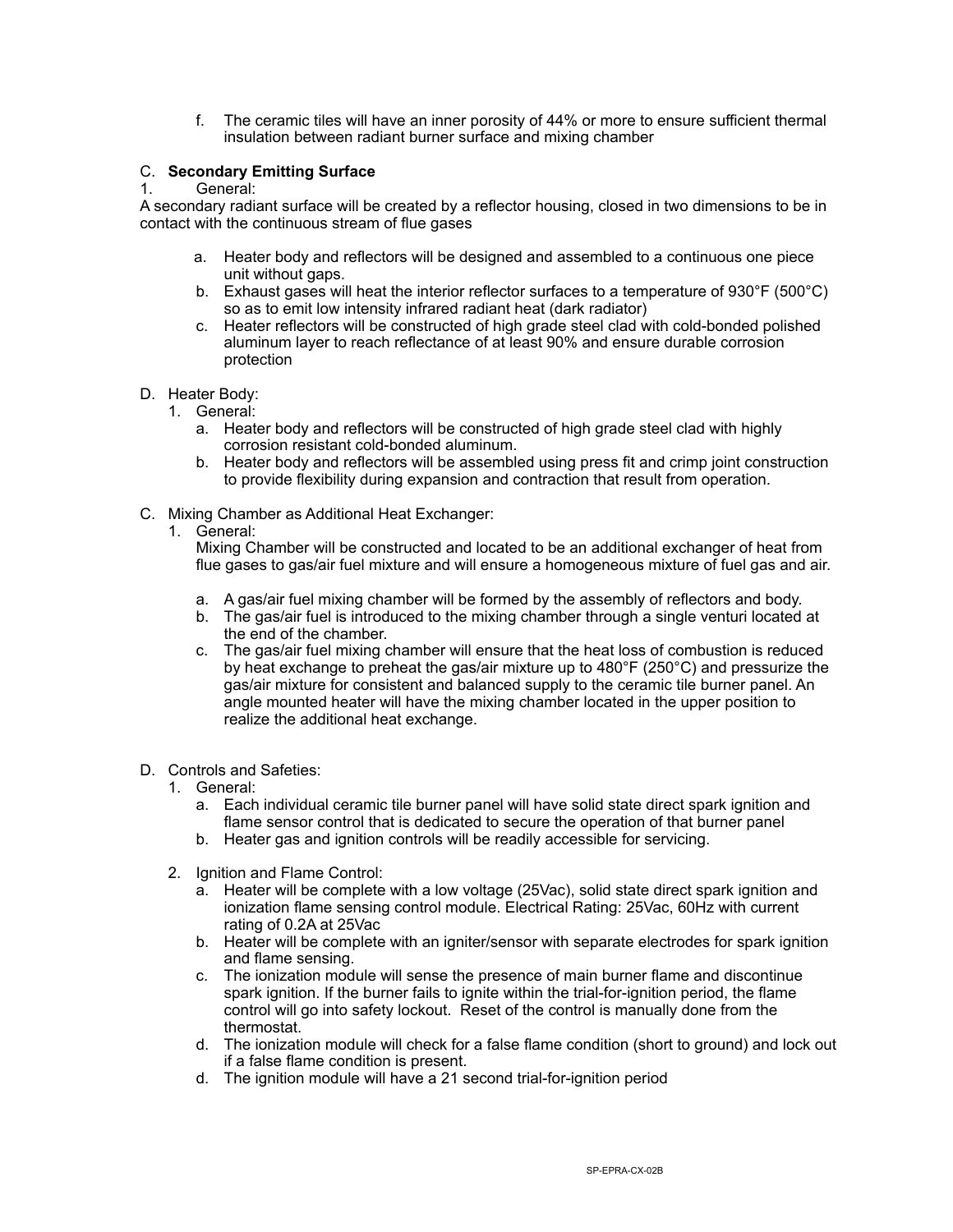- e. The ignition module will open the main gas valve and generate 30,000 volts at the spark igniter for direct ignition of the burner.
- f. On a loss of burner flame the timed trial-for-ignition is repeated. Safety lockout occurs if flame is not reestablished within the trial-for-ignition period. Reset of the control is manually done from the thermostat.
- g. To complete the direct spark ignition system the system will incorporate a gas control, 25Vac transformer, and:
	- i) For space heating application an Infrared Setback Thermostat as supplied by the manufacturer of the heater
	- ii) or for Arena spectator heating a system control panel as supplied by the manufacturer of the heater
- 3. Gas Control:
	- a. Heater will be complete with a direct ignition gas control with a manual valve, two automatic operators, and a pressure regulator Electrical Rating: 24Vac, 60Hz; draw 0.5A with both operators energized
	- b. The gas control will have an inlet pressure tap and an outlet pressure tap to facilitate measurement of gas supply and manifold pressures during servicing.
	- c. Heater will be complete with a  $\frac{1}{2}$ " pipe nipple and  $\frac{1}{2}$ " union with  $\frac{1}{2}$ " female NPT for connection to the gas supply.
- 4. Heater Zone Temperature Control:
	- a. Space Heating: Each heater zone will be controlled by a 24 Vac infrared set-back thermostat (refer Part 4A), or other 24 Vac thermostat as supplied by the manufacturer
	- b. Arena Spectator Heating: Heaters or heater zones will be controlled by an Arena Control Panel (refer Part 4B) as supplied by the manufacturer
- 5. Installation Requirements and Mechanical Exhaust:
	- a. Installation in Canada:
		- i. Gas fired infrared radiant heating system installation will comply with the manufacturer's installation instructions, the current national Natural Gas and Propane Installation Code B149.1 and all applicable local codes.
		- ii. The gas fired infrared radiant heating system will be provided with mechanical ventilation at a rate of 300 cfm for each 100,000 Btuh system input or fraction thereof. The ventilation system will be interlocked so that any reduction of the ventilation rate will cause the shutdown of the interlocked heater or group of heaters.
	- b. Installation in the USA:
		- Gas fired infrared radiant heating system installation will comply with the manufacturer's installation instructions, the current National Fuel Gas Code, ANSI 223.1 standards, and all applicable local codes.
		- ii. Natural or mechanical exhaust will be provided for the gas fired infrared radiant heating system at a rate of 4 cfm for every 1,000 Btuh of natural gas system input, or at a rate of 4.5 cfm for every 1,000 Btuh of propane gas system input.
- E. Electrical Requirements:
	- a. Power supply wiring (25Vac, 60Hz) will connect to the heater ignition module as per the wiring diagram in the manual supplied by the manufacturer.
	- b. For each heater or zone of heaters the installer will provide a 120V/24V/60HZ transformer with a capacity of 40VA for the first heater plus 20VA for each additional heater in the zone.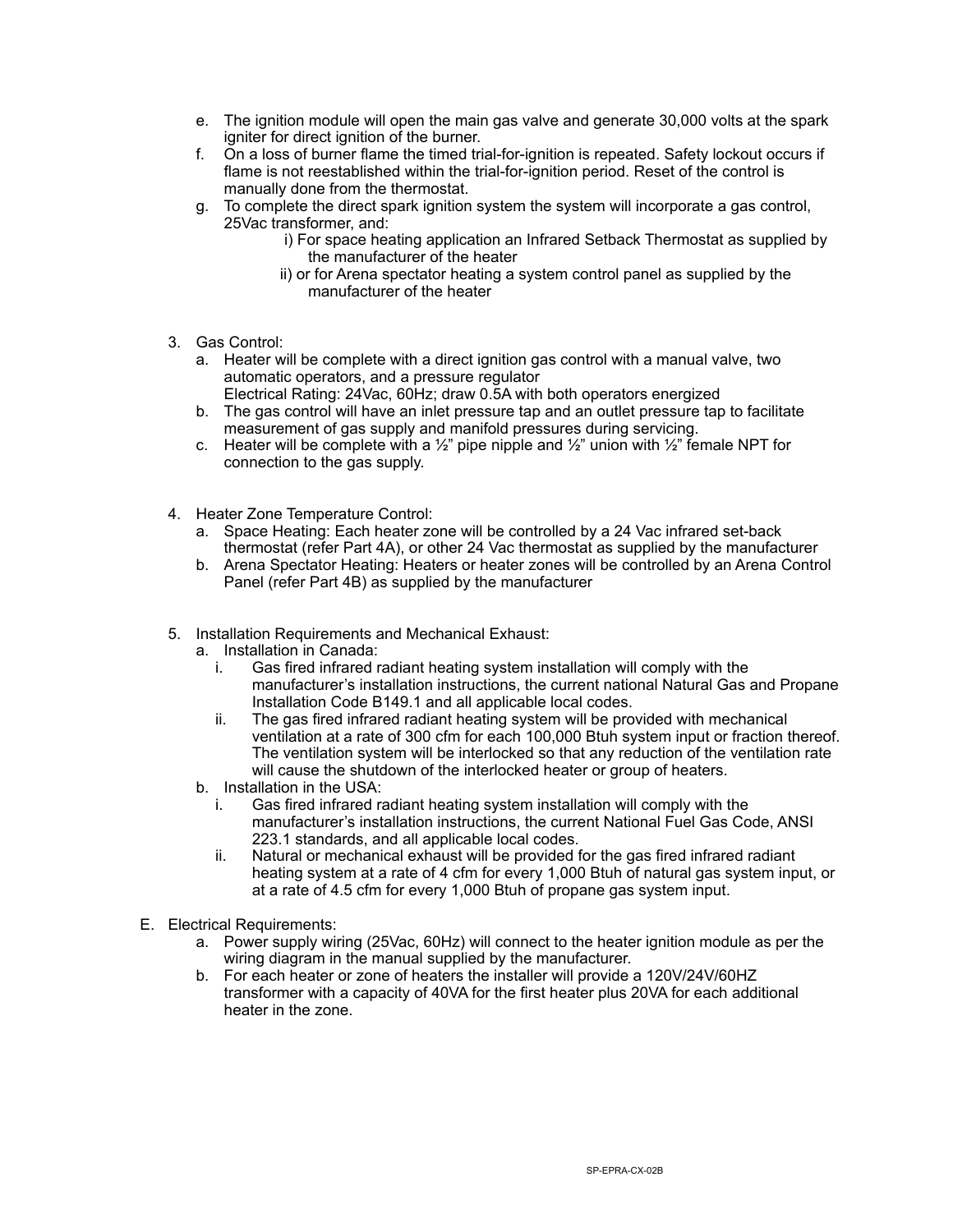# **Part 3 — Performance**

### **3.01 Combustion**

Heater will ensure controlled surface combustion with complete conversion of fuel and clean combustion with resultant combustion products  $C_0$ ,  $H_2O$ ,  $O_2$  and  $N_2$  and will produce limited volumes of noxious components CO (< 100 ppm) and NOx (<20 ppm)

### **3.02 Safety**

- a. Clearances to combustibles in all directions will be defined individually per heater in the technical manual as certified by CSA international
- b. Clearance to combustibles as certified by CSA International will not exceed:
	- Inputs 37,500 to 113,000 Btuh: top clearance 18 inches (460 mm) horizontally mounted
	- Inputs 37,500 to 113,000 Btuh: top clearance 24 inches  $(760 \text{ mm})$  angle mounted<br>• Input 150,000 Btuh: top clearance of 26 inches  $(660 \text{ mm})$  when borizontally mount
	- Input 150,000 Btuh: top clearance of 26 inches (660 mm) when horizontally mounted
	- Input 150,000 Btuh: top clearance of 48 inches (1200 mm) when angle mounted

### **3.03 Energy Efficiency - Radiant Coefficient of Appliance**

Heater will produce and emit both high and low intensity radiant heat energy. The radiant coefficient of the complete appliance (radiant output in relation to heat input, corrected dry value) will not be less than 0..63 (63% radiant heat output) as tested and certified by CSA International according to ANSI Z83.19A-2002  $\sim$  CSA 2.35A - 2002 B (formerly ANSI 83.6) or European Standard EN 419-2 (Standard test methodology). The convection heat coefficient of the appliance will not be more than 37%.

### **3.04 Submissions - Proof of Performance**

The project submission will include written results of the radiant coefficient testing of the complete heater as produced by CSA International or other accredited certification test facility.

If the proposed radiant heater is unable to attain the minimum 63% radiant coefficient, a proposal submission will include:

- Written results from a Nationally Recognized Testing Laboratory (NRTL) for certification stipulating the radiant coefficient of the proposed heater
- The required quantity and input rating of the proposed radiant heater to attain the necessary radiant heat to the floor to satisfy the heating design condition of the specified radiant heating system
- The hourly gas consumption rate and resultant volumes of the products of combustion C02, CO and NOx of the proposed radiant heater to enable comparison to the specified radiant heater

# **Part 4 — Accessories / Ancillaries**

# **4.01 Temperature Control: Space Heating**

A. GENERAL

Infrared Setback Thermostat will sense both infrared radiant temperature and ambient temperature to realize accurate comfort control. The setback feature will automatically reduce the set operating temperature by 9F° (5C°) when area lighting level is reduced due to an unoccupied condition.

a. The thermostat will be comprised of a metal dome that will attach to a mounting plate using two metal screws. All control circuitry and comfort temperature selection controls will be mounted inside of the metal dome enclosure to protect the circuitry and provide resistance to tampering with temperature settings.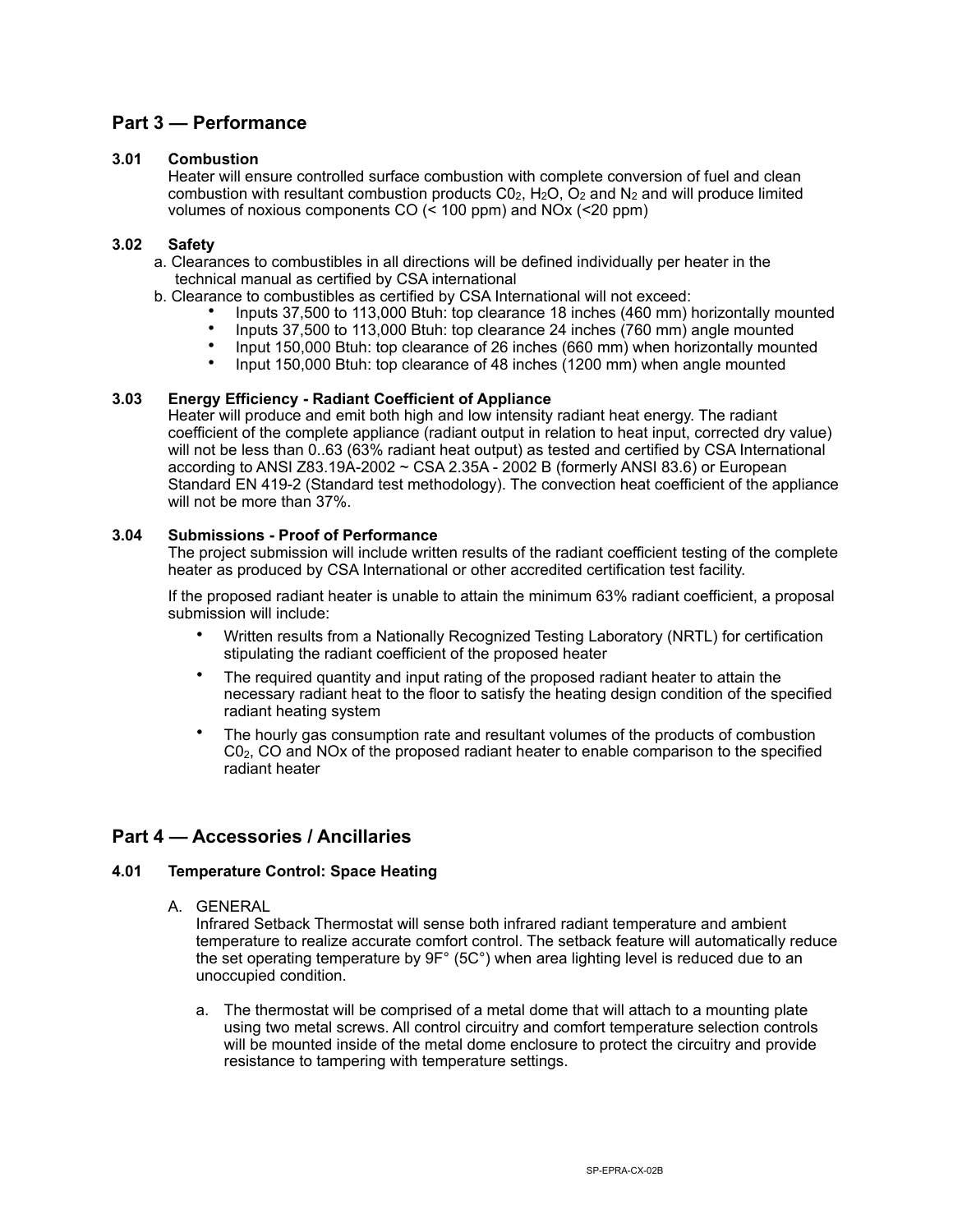- i. Optionally tamper proof screws for mounting of the metal dome to the mounting plate will limit access to thermostat settings to authorized personnel with access to the special tool required to manipulate the screws
- b. The thermostat will sense both infrared and ambient temperature and average the two to maintain the comfort temperature setting within the heat zone
- c. The thermostat will incorporate automatic temperature setback of 9F° (5C°) during an unoccupied condition. A photoconductive cell will be used to sense occupancy within the heater zone by sensing illumination. Resumption of the occupied state illumination level will return thermostat temperature control to full comfort setting. A switching mechanism will allow calibration of the photoconductive cell to the base illumination level for occupied status. A switching mechanism within the thermostat will allow for disabling of the temperature setback feature.
- d. The thermostat mounting plate will attach to a standard 4" x 4" octagonal electrical box.
- e. Electrical rating: 24 Vac

## **4.02 Heater Control: Arena Spectator Heating Application**

A. GENERAL

An Arena Control Panel will activate interlocked mechanical exhaust, provide individual On/ Off control for each heater and will include a master timer so that the operator can select a predetermined time period after which power to the interlocked exhaust and all heaters will shut off.

MODELS:

| ACPT-8  | up to 8 Heaters  | Part #: JM-0408-XX |
|---------|------------------|--------------------|
| ACPT-12 | up to 12 Heaters | Part #: JM-0412-XX |
| ACPT-16 | up to 16 Heaters | Part #: JM-0416-XX |

a. ELECTRICAL: The Arena Control Panel will provide 24 Vac power to a 24V/120V relay switch to activate any mechanical exhaust interlocked to the heaters. For each heater or zone of heaters the installer will provide a 120V/24V/60HZ transformer with a capacity of 40VA for the first heater plus 20VA for each additional heater in the zone.

### **4.02 Other Heater Ancillaries**

- A. Gas Connection
	- 1. Each heater will be connected to the gas supply piping using a CSA International certified  $\frac{1}{2}$ " x 18" stainless steel flexible gas connector (JL-0771-FF) as supplied by the manufacturer of the heater.
- B. Venturi Cover: Draft Protection

When located in an area with a high rate of air infiltration such as close proximity to an overhead door, the heater will be fitted with Pressure Equalizer Venturi Cover JO-0366-XX to protect and stabilize the introduction of the gas/air fuel mixture to the heater.

C. Tile Protection Grille

When located in an area where site conditions or practices could result in foreign objects coming into contact with the ceramic tile burner the heater will be fitted with a  $1$ " x  $1$ " rigid protection screen as supplied by the manufacturer of the heater.

D. Reflector Extension

To prevent impingement of infrared heat on nearby surface(s) the heater will be fitted with a reflector extension as supplied by the manufacturer of the heater. The reflector extension will be installed on the heater(s) as per the manufacturer's instruction and as indicated on the drawings.

E. Clearance Reduction Above the Heater